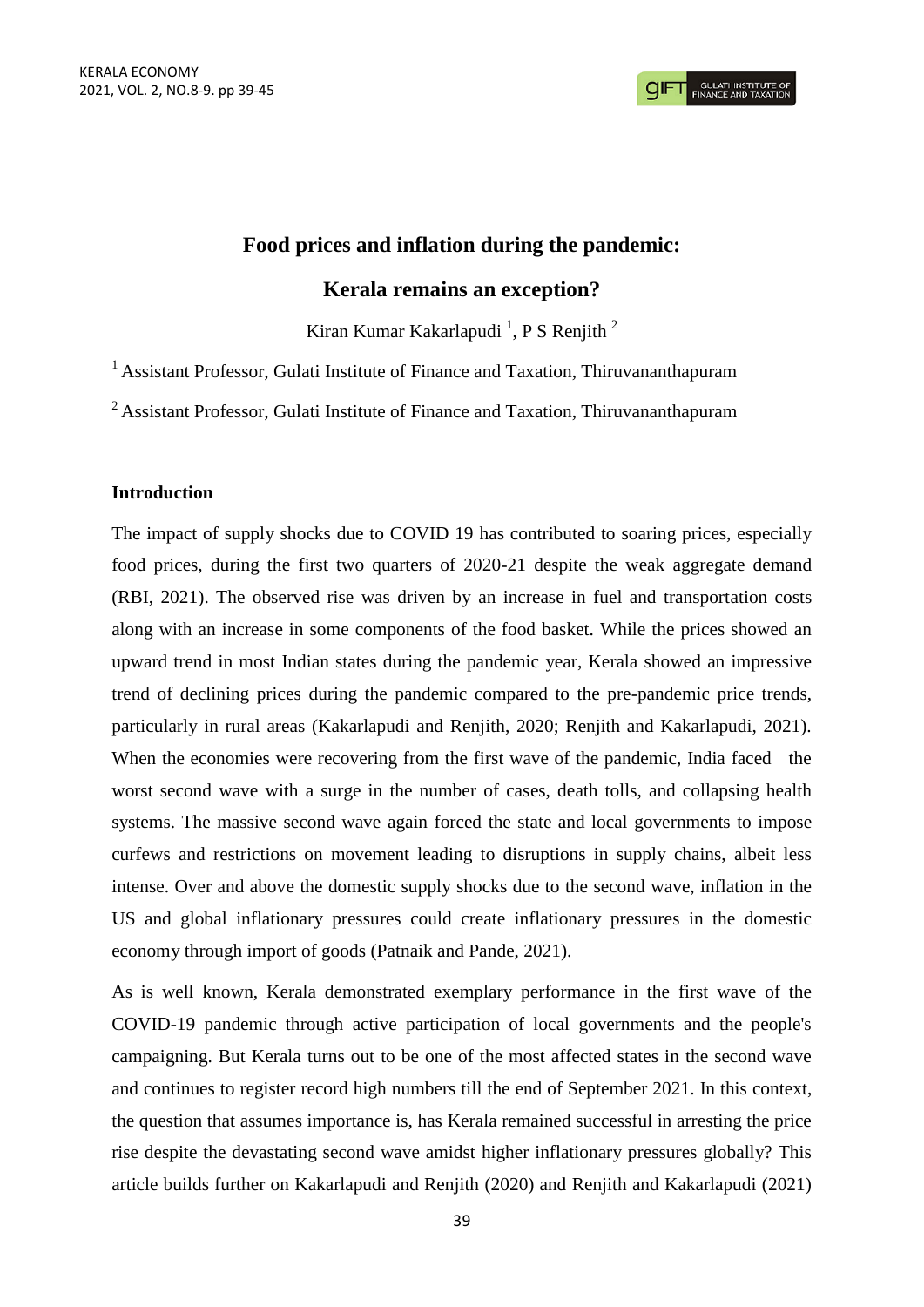and analyses the price trends during 2020-21 and Q1 of 2021-22 (the period that corresponds to COVID second wave) using the monthly Consumer Prices Index (CPI) data published by MOSPI. The price changes are analyzed through estimating 'base effect', which represents price change from the reference months, and 'momentum effect', which represents the changes from the previous months. The rationale is that the difference between the year-onyear (YoY) rate of inflation in two subsequent months is approximately the same as the difference between the month-on-month (MoM) rate in the current month and the month-onmonth rate twelve months previously (GoI, 2021). The formula for estimating the base effect and momentum effect is as follows.

$$
\pi_t - \pi_{t-1} = \left[ (\ln(p_t) - \ln(p_{t-1})) - (\ln(p_{t-12}) - \ln(p_{t-13})) \right] * 100
$$

where  $\pi$  is the rate of inflation and p is the price index. While left-hand side variable  $\pi_t - \pi_{t-1}$  describes why inflation in tth period moved to t-1th period (YoY inflation in period t), the right-hand side variables explain the month-on-month changes in the price index, capturing the recent MoM price changes  $p_t - p_{t-1}$  with MoM price changes a year ago, i.e., pt-12-pt-13.

#### **Headline inflation during the pandemic: Kerala's trend reversal**

The previous article by Kakarlapudi and Renjith (2020) showed that Kerala was the only state among the south Indian states to reverse the increasing headline inflation during May to September 2020. More importantly, headline inflation in rural Kerala was lower than in Urban Kerala during the pandemic, while the trend was just the opposite in other states. However, their analysis used the data up to September 2020, the period after which COVID cases started to increase gradually. Extending the data further, Table 1 compares the trends in headline inflation during the pandemic with pre-pandemic years. The combined CPI for all India increases to 6.16 percent in 2020-21 from 4.77 percent in 2019-20. This increase could be due to supply disruptions during the lockdowns, non-availability of labour at mandis, increased transportation costs etc. The natural shocks in the form of excess rains during the kharif harvest led to crop damages and pushed up food prices, especially vegetables (RBI, 2021). The prices increased during the pandemic year both in rural and urban India (Table 1).

Contrary to the trends observed at all India level, Kerala shows price deceleration during the pandemic year (2020-21). The overall CPI in Kerala marginally declined from 6.14 percent in 2019-20 to 5.95 percent in 2020-21. As a result, the level of inflation in Kerala during 2020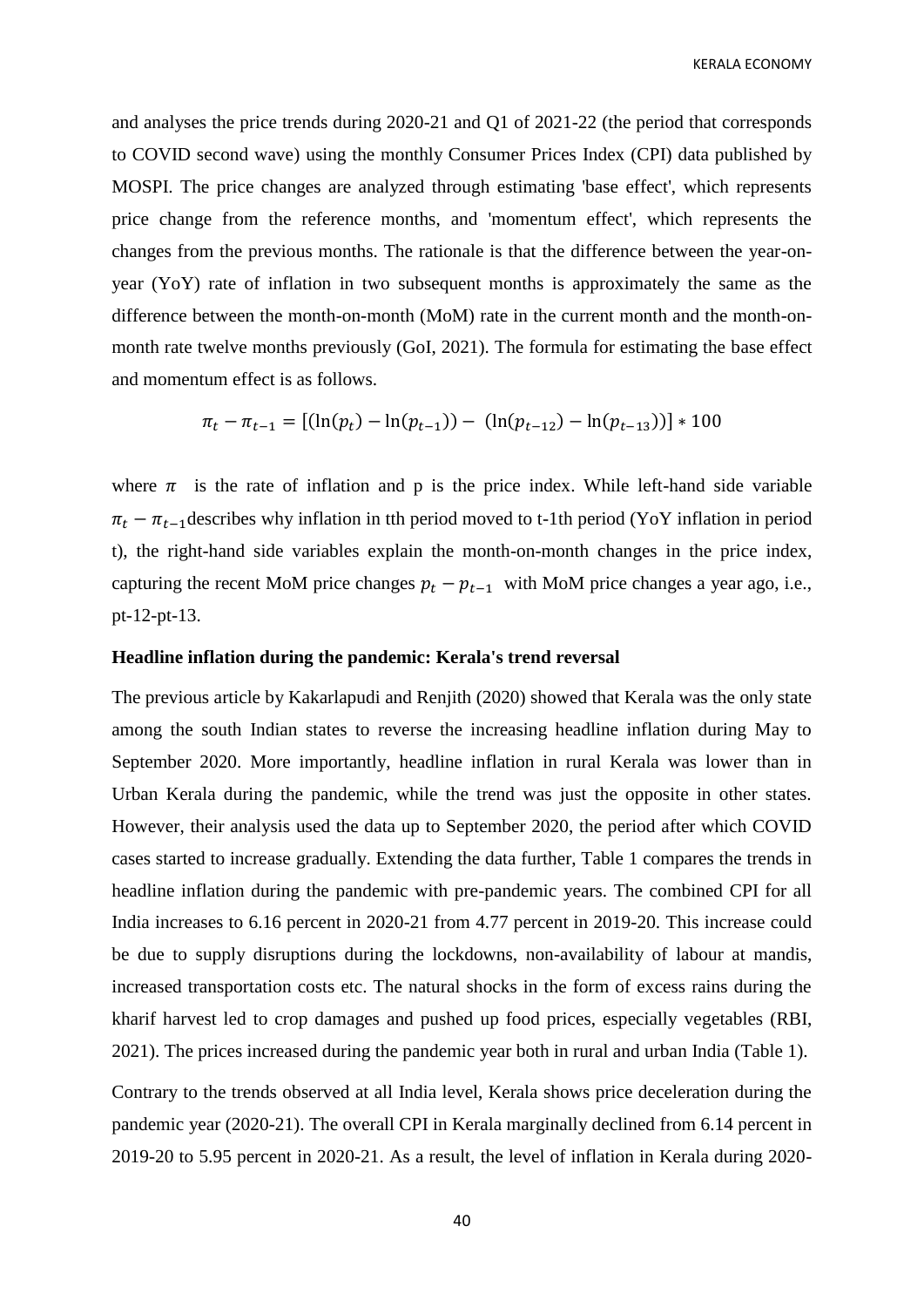21 is second-lowest after Karnataka (5.77 percent). The finding that Kerala is the only South Indian state to record lower inflation during the pandemic year compared to the pre-pandemic year reaffirms the initial finding by Kakarlapudi and Renjith (2020). In addition, only Kerala and Tamil Nadu show rural inflation lower than urban inflation during the pandemic.

|                | <b>Rural</b> |       |       | <b>Urban</b> |       |          | <b>Combined</b> |       |       |
|----------------|--------------|-------|-------|--------------|-------|----------|-----------------|-------|-------|
|                | 2018-        | 2019- | 2020- | 2018-        | 2019- | $2020 -$ | 2018-           | 2019- | 2020- |
|                | 19           | 20    | 21    | 19           | 20    | 21       | 19              | 20    | 21    |
| Andhra Pradesh | 0.04         | 2.20  | 9.29  | 3.00         | 5.93  | 8.37     | 1.08            | 3.54  | 8.97  |
| Karnataka      | 2.63         | 5.03  | 5.79  | 3.91         | 6.03  | 5.76     | 3.32            | 5.57  | 5.77  |
| Kerala         | 5.01         | 6.55  | 5.71  | 4.76         | 5.38  | 6.47     | 4.94            | 6.14  | 5.95  |
| Tamil Nadu     | 4.05         | 5.31  | 7.02  | 3.44         | 5.99  | 7.89     | 3.67            | 5.72  | 7.52  |
| Telangana      | 2.56         | 2.31  | 9.87  | 2.60         | 6.42  | 7.79     | 2.59            | 4.53  | 8.74  |
| All India      | 2.99         | 4.25  | 5.94  | 3.92         | 5.38  | 6.45     | 3.41            | 4.77  | 6.16  |

**Table 1:** Headline inflation during the COVID-19 Pandemic

Note: The data for April and May 2020 was imputed. For states, years 2020-21 corresponds to an average of June 2020 to March 2021.

Source: Authors estimates based on NSO

#### **Constituents of CPI**

The drivers of CPI headline inflation during the pandemic year (2020-21) showed different trends across states as well as rural-urban categories. It is important to note that the data for constituents of CPI at the state level is available only from August 2020. The figures in Table 2 indicate the average growth in prices during August 2020 to March 2021. The following inferences could be drawn from Table 2. First, Kerala shows lower prices at the aggregate level and in the rural and urban areas as in most commodity groups except personal care and effects and miscellaneous as compared to all India and South Indian states. The growth of prices in personal care is double (20.82 percent) than that of all India average (10.4 percent). Though Andhra Pradesh, Karnataka and Tamil Nadu show higher prices than the national average, their growth rates are much lower than Kerala. Similarly, Kerala shows higher prices in the miscellaneous category (7.68 percent) compared to the all-India average (6.61). Among the south Indian states, Telangana shows higher prices of miscellaneous items (8.03 percent) than Kerala. In all other commodity categories, Kerala's price rise is lower than the national average and all other south Indian states, especially food and beverages. RBI (2021) showed that with the weight of 45 percent, food and beverages prices contributed to 54 percent of the overall inflation during 2020-21. It was argued that prices food price inflation showed a slight decline May-June 2020 with the gradual relaxation of lockdown conditions and easing supply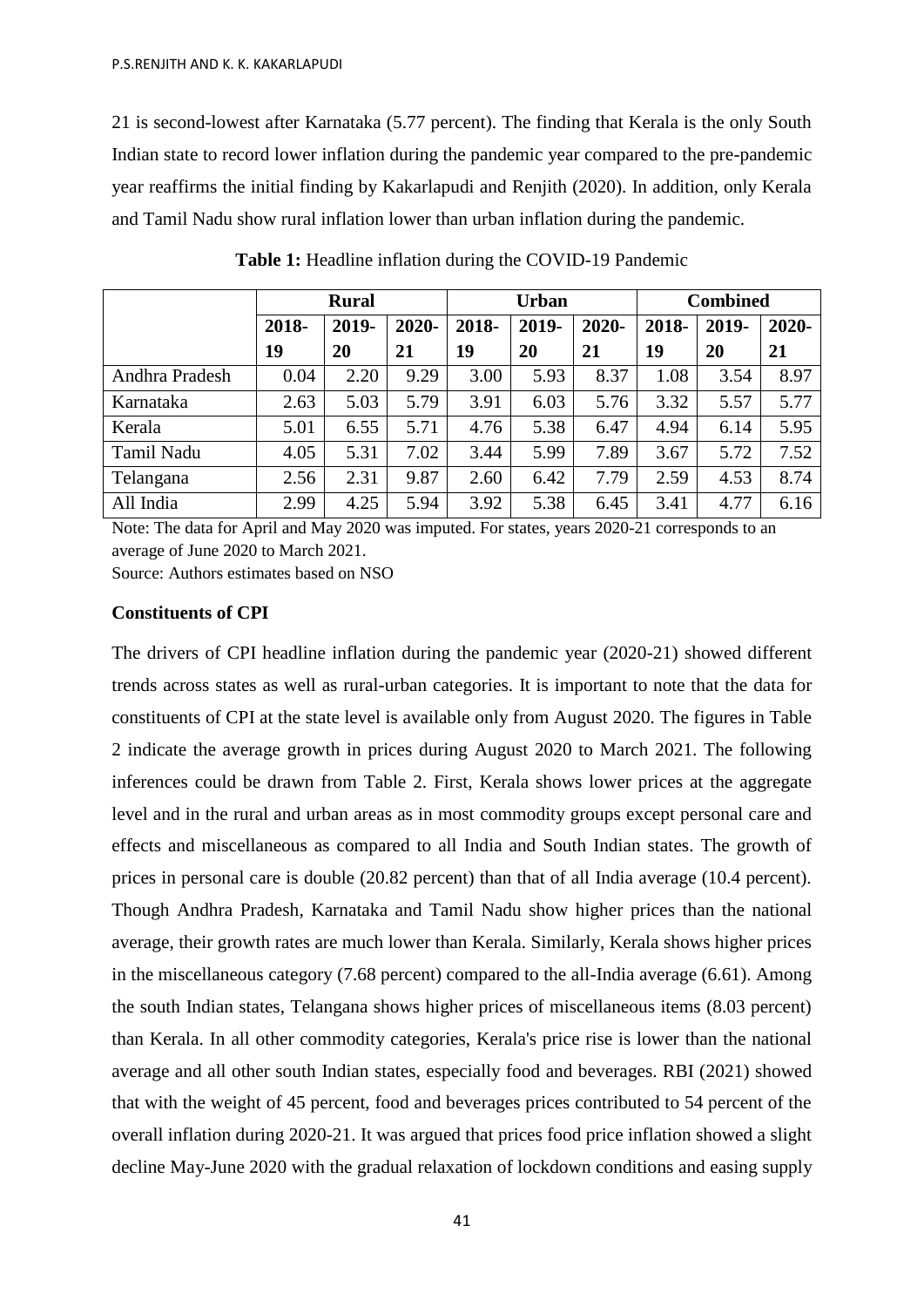constraints, but it picked up again from August 2020-January 2021 as excess rains led to crop damage. The primary sources of food inflation were pulses, oils and fats, meat and fist, eggs, and spices, animal protein items, and vegetables (Renjith and Kakarlapudi, 2021). Despite the inflationary pressures in food items, Kerala has successfully managed to control the prices of food and beverages throughout the pandemic year, notwithstanding the surge in COVID cases from October 2020.

| <b>State</b>      | Food &<br>beverages | Pan, tobacco<br>&<br>intoxicants | <b>Clothing</b><br><b>&amp;</b><br>footwear | <b>Fuel</b><br>&<br>light | Household<br>goods &<br>services | Perso-nal<br>care $\&$<br>effects | <b>Miscell</b><br>aneous |  |  |
|-------------------|---------------------|----------------------------------|---------------------------------------------|---------------------------|----------------------------------|-----------------------------------|--------------------------|--|--|
|                   | <b>Combined</b>     |                                  |                                             |                           |                                  |                                   |                          |  |  |
| Andhra Pradesh    | 9.32                | 24.88                            | 3.54                                        | 4.90                      | 2.05                             | 12.71                             | 6.22                     |  |  |
| Karnataka         | 5.32                | 8.69                             | 1.25                                        | 4.04                      | 1.90                             | 11.78                             | 6.06                     |  |  |
| Kerala            | 4.30                | 3.84                             | 0.64                                        | 3.74                      | 0.78                             | 20.82                             | 7.68                     |  |  |
| <b>Tamil Nadu</b> | 7.57                | 11.22                            | 3.00                                        | 5.49                      | 4.44                             | 12.57                             | 6.55                     |  |  |
| Telangana         | 9.25                | 17.05                            | 5.73                                        | $-4.61$                   | 2.60                             | 7.00                              | 8.03                     |  |  |
| All India         | 6.39                | 10.10                            | 3.46                                        | 3.01                      | 2.93                             | 10.40                             | 6.61                     |  |  |
|                   |                     |                                  |                                             | Rural                     |                                  |                                   |                          |  |  |
| Andhra Pradesh    | 9.36                | 25.77                            | 3.96                                        | 2.14                      | 0.40                             | 12.45                             | 6.08                     |  |  |
| Karnataka         | 5.13                | 8.94                             | 0.48                                        | 1.18                      | 1.07                             | 12.94                             | 5.91                     |  |  |
| <b>Kerala</b>     | 3.67                | 3.08                             | 0.00                                        | 2.87                      | 2.66                             | 20.25                             | 7.55                     |  |  |
| <b>Tamil Nadu</b> | 6.61                | 8.01                             | 2.56                                        | 3.54                      | 2.27                             | 10.33                             | 5.19                     |  |  |
| Telangana         | 9.84                | 15.47                            | 9.08                                        | 13.05                     | 1.14                             | 6.15                              | 9.84                     |  |  |
| All India         | 6.02                | 9.60                             | 3.21                                        | 0.67                      | 1.59                             | 9.79                              | 5.83                     |  |  |
|                   |                     | Urban                            |                                             |                           |                                  |                                   |                          |  |  |
| Andhra Pradesh    | 9.21                | 21.41                            | 2.65                                        | 11.01                     | 4.89                             | 13.29                             | 6.44                     |  |  |
| Karnataka         | 5.59                | 8.11                             | 2.14                                        | 7.61                      | 2.59                             | 10.41                             | 6.17                     |  |  |
| Kerala            | 5.93                | 6.39                             | 2.27                                        | 5.64                      | $-2.58$                          | 22.50                             | 7.91                     |  |  |
| Tamil Nadu        | 8.51                | 16.83                            | 3.45                                        | 7.40                      | 6.46                             | 14.48                             | 7.61                     |  |  |
| Telangana         | 8.61                | 20.54                            | 2.54                                        | 7.12                      | 4.14                             | 7.96                              | 6.46                     |  |  |
| All India         | 7.02                | 11.47                            | 3.88                                        | 7.24                      | 4.49                             | 11.26                             | 7.43                     |  |  |

**Table 2:** Constituents of CPI inflation during the Pandemic

Source: Authors estimates based on NSO

#### **The effect of COVID second wave on food price inflation**

The inflation trends analyzed thus far are based on the twelve-month change in the index to eliminate the effect of seasonal fluctuations. However, the year-on-year changes do not consider the recent changes in prices and price changes a year before (GoI, 2021). Taking into account the recent changes and comparing with a year before assumes importance, especially during the pandemic period as the regulations change from time to time. Hence, base effect and momentum effect are estimated to distinguish whether changes in inflation are caused by price changes in the current quarter or by extreme price changes in the base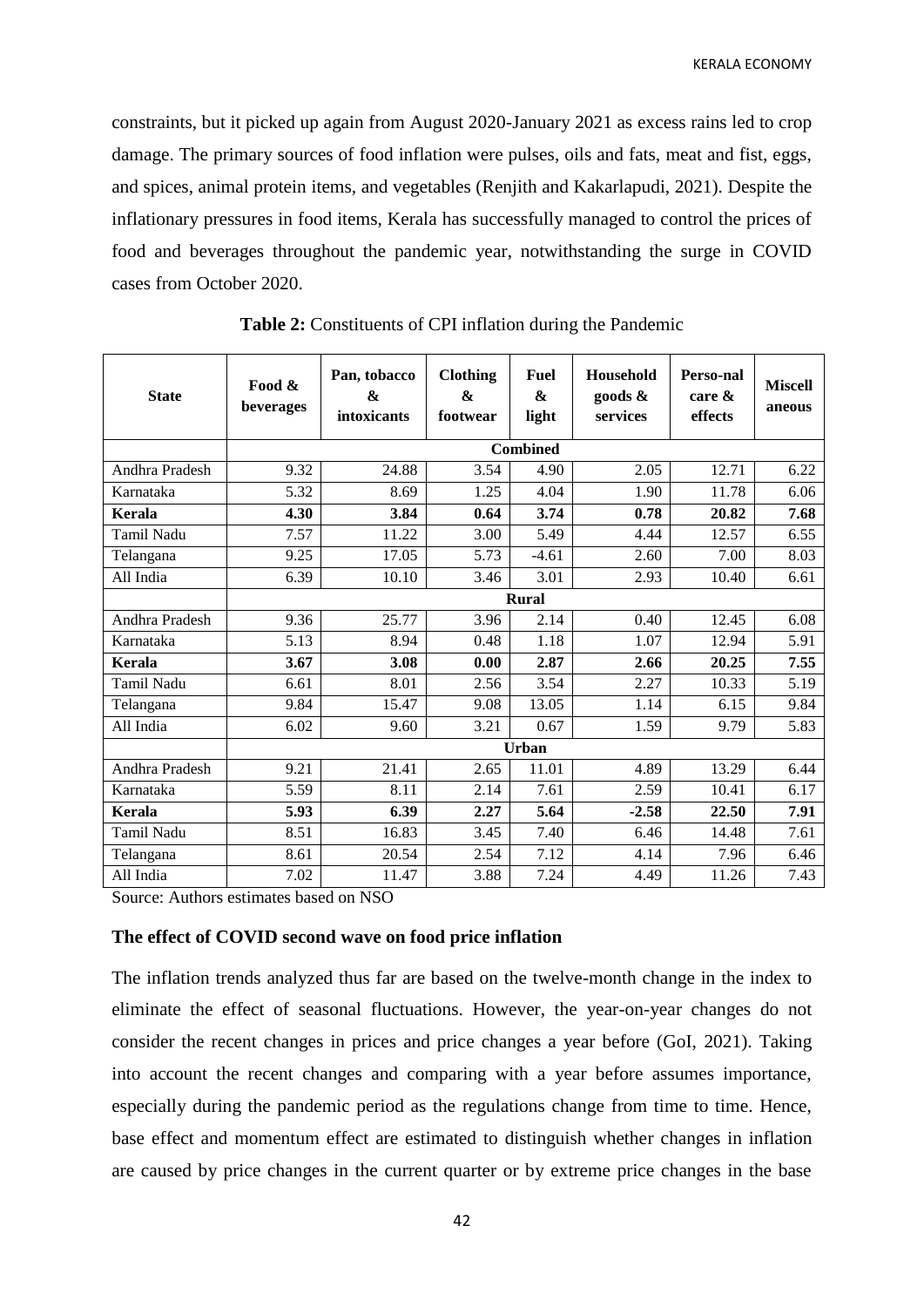period. Here, a lower base effect or higher momentum has a positive impact on the change in inflation.

In order to measure the inflationary pressures during the pandemic, the base and momentum effect for food and beverages has been estimated. It may be noted that data for Q1 of 2020-21 is not available and Q2 covers only two months, August and September, as the data at disaggregate level is available only from August 2020. Similarly, due to the data constraint base effect for Q1 of 2021 cannot be estimated. Hence, the analysis focuses on the momentum effect for the same to draw inferences on the impact of the second wave. The momentum effect for all India shows a considerable decline from 8.54 percent in Q1 2020-21 to 3.97 percent in Q4 2020-21. The decline is sharp from Q3 2020-21 to Q4 2020-21. A similar trend could be observed in the base effect.

Further, it may be noted that the momentum effect is lower than the base effect in Q3 and Q4 of 2020-21, indicating the price stabilization after the initial shocks. A series of policy measures such as relaxing import norms and releasing buffer shocks imposing stock limits on wholesalers and retailers to curb market speculation and hoarding contributed to a decline in prices (RBI, 2021). However, the momentum effect increases marginally in Q1 2021-22 to 4.37 per cent from 3.97 per cent from the previous quarter but remained lower than base effect 5.10 percent. This clearly shows that Q1, which corresponds to the peak of India's second wave, did not lead to a rise in food price inflation as much as the first wave. First, this could be due to the less distortions in the supply chain in the second wave as states implemented lockdowns strategically to offset the movement of goods and services. Secondly, consumers have not resorted to panic buying as they did in the lockdowns in the first wave.

In sync with the all-India trends, both momentum and base effect showed a declining trend in Kerala (Table 3). The trends reveal some interesting features that signify Kerala's remarkable performance. Kerala records the lowest momentum and base effect in all the quarters except in quarter 4 compared to the other South Indian states. In quarter 3, the decline in price momentum despite high base effect helped ease food inflation. In quarter 4, both momentum and base effect clearly indicate Kerala's success in curtailing the food prices during the pandemic. While momentum effect is higher than base effect in two of the three quarters in all other south Indian states, Kerala maintained a consistent lower momentum effect in all three quarters.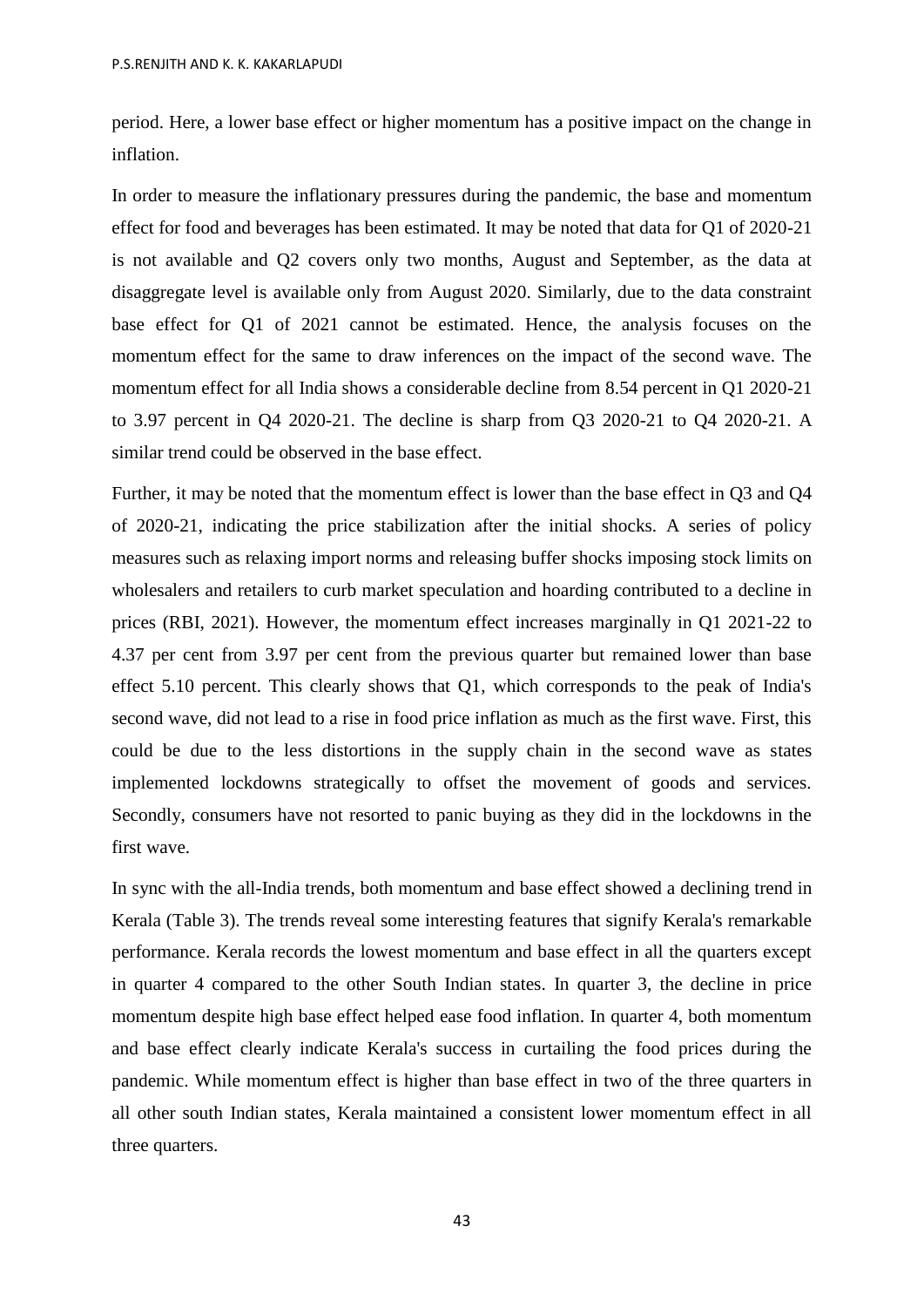|                        | 2020-2101 | 2020-21Q2 | 2020-2103 | 2020-2104 | 2021-2201 |  |  |  |
|------------------------|-----------|-----------|-----------|-----------|-----------|--|--|--|
| <b>Momentum Effect</b> |           |           |           |           |           |  |  |  |
| Andhra Pradesh         | NA        | 3.01      | 0.83      | $-0.75$   | 0.85      |  |  |  |
| Karnataka              | NA        | 1.44      | 0.33      | $-0.12$   | 1.35      |  |  |  |
| <b>Kerala</b>          | NA        | 1.79      | $-0.04$   | 0.47      | 0.69      |  |  |  |
| Tamil Nadu             | <b>NA</b> | 1.93      | 0.51      | $-0.30$   | 0.82      |  |  |  |
| Telangana              | <b>NA</b> | 1.64      | 0.46      | $-0.72$   | 1.15      |  |  |  |
| All India              | 1.12      | 1.56      | $-0.08$   | $-0.90$   | 1.23      |  |  |  |
| <b>Base Effect</b>     |           |           |           |           |           |  |  |  |
| Andhra Pradesh         | 1.21      | 0.60      | 1.26      | $-0.42$   | <b>NA</b> |  |  |  |
| Karnataka              | 1.16      | 0.38      | 1.45      | $-0.99$   | <b>NA</b> |  |  |  |
| <b>Kerala</b>          | 1.13      | 0.33      | 1.17      | 0.06      | <b>NA</b> |  |  |  |
| Tamil Nadu             | 1.47      | 0.71      | 1.45      | $-0.08$   | <b>NA</b> |  |  |  |
| Telangana              | 1.48      | 1.10      | 0.86      | 0.28      | NA        |  |  |  |
| All India              | 1.09      | 0.99      | 1.77      | $-1.34$   | 1.12      |  |  |  |
| YoY                    |           |           |           |           |           |  |  |  |
| Andhra Pradesh         | <b>NA</b> | 9.40      | 10.05     | 8.14      | NA        |  |  |  |
| Karnataka              | NA        | 6.18      | 5.73      | 3.85      | NA        |  |  |  |
| <b>Kerala</b>          | <b>NA</b> | 5.62      | 4.08      | 3.33      | <b>NA</b> |  |  |  |
| Tamil Nadu             | NA        | 9.05      | 7.50      | 6.20      | NA        |  |  |  |
| Telangana              | NA        | 10.85     | 10.28     | 6.11      | NA        |  |  |  |
| All India              | 8.54      | 8.49      | 7.31      | 3.97      | 4.37      |  |  |  |

| Table 3: Base and Momentum effect in Food and Beverages prices |  |  |  |
|----------------------------------------------------------------|--|--|--|
|                                                                |  |  |  |

Source: Authors estimates based on NSO

### **Conclusion**

This article analyzed the price trends during 2020-21Q1 to 2021-22 Q1. The price changes are analyzed through estimating 'base effect' and 'momentum effect'. The study reaffirms the previous findings, as Kerala is the only South Indian state to record a lower inflation during the pandemic year in comparison to the pre-pandemic year. Also, only Kerala and Tamil Nadu show rural inflation lower than urban inflation during the pandemic. Interestingly, Kerala has successfully managed to the prices of food and beverages throughout the pandemic year notwithstanding the surge in COVID cases. Realizing the base effect, the countercyclical policy interventions in the price momentum in different quarters clearly indicate Kerala's success in curtailing the food prices during the pandemic.